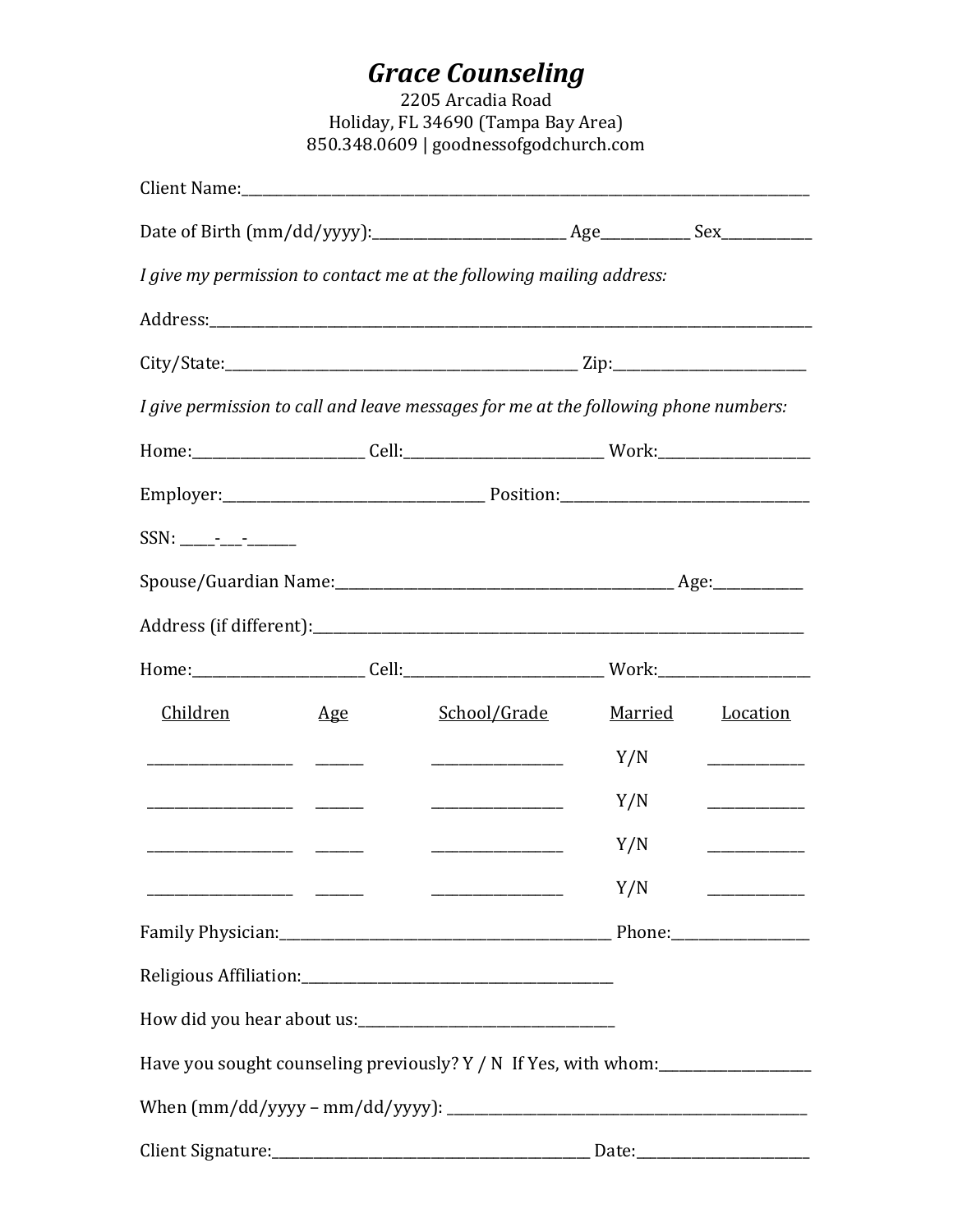2205 Arcadia Road Holiday, FL 34690 (Tampa Bay Area) 850.348.0609 | goodnessofgodchurch.com

Dear Client:

My intention is to help you find the solution to your problem(s). I operate from a Christian worldview, and I believe that with God's help, my facilitation and your cooperation, we can harness the internal and external resources you have to alleviate the problem(s). How you take care of your body, mind (soul) and spirit are important to me. I will ask questions in these areas and welcome questions. I will listen to your problem(s), look for your strengths and clarify any negative patterns that have persisted in your life. As your therapist, I am available to provide a safe and trusting environment, where you are encouraged to change and grow individually, in relationship to others and to the Trinity. Individual, marital and family therapy is available to you.

## **Additional policies regarding confidentiality:**

- Any reasonable suspicion of child abuse, physical or sexual, is required by the State of Florida to be reported to the Department of Health and Rehabilitative Services.
- If you utilize third-party payment to reimburse yourself, information you have authorized therapist to disclose may be available for retrieval by others.
- If you disclose to your therapist that you intent to harm yourself, confidence with be broken and appropriate persons will be notified for your physical protection.
- IN cases where outside consultation or referral is deemed necessary, you will be asked to sign an Authorization to Disclose Confidential Information form to provide information about your case. No information is released without your written consent.
- Records may be subpoenaed in some court cases.

|                                                                                | have read the above policies |
|--------------------------------------------------------------------------------|------------------------------|
| regarding fees and confidentiality and agree to these conditions for services. |                              |

| Client Signature:   | Date: |
|---------------------|-------|
|                     |       |
| Guardian Signature: | Date: |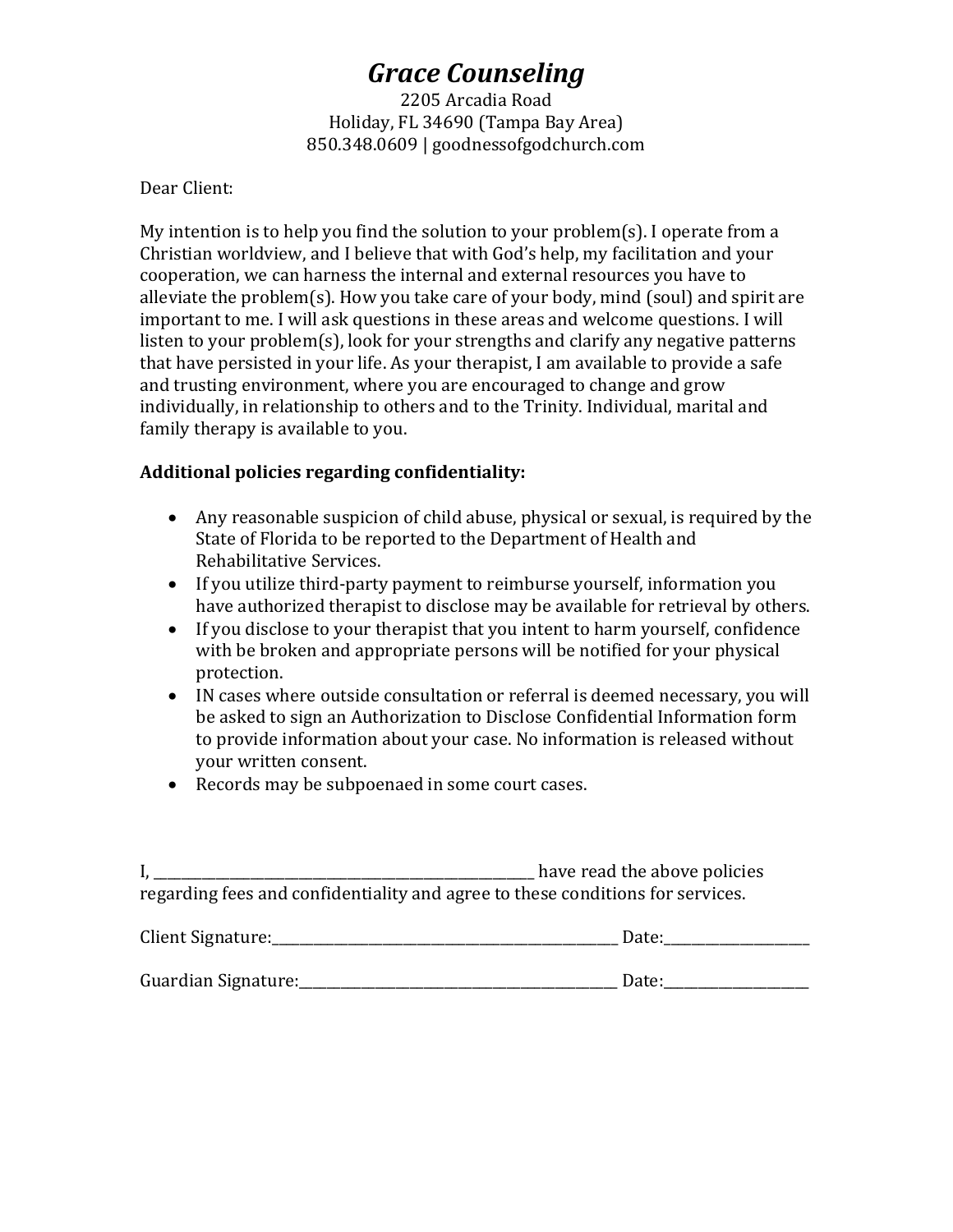2205 Arcadia Road Holiday, FL 34690 (Tampa Bay Area) 850.348.0609 | goodnessofgodchurch.com

|                                                                                                    | Authorization to Use and Disclose Protected Health Information                                                                                                                                                                                                                                                                                                                                                                                                                                                                                             |  |  |  |  |
|----------------------------------------------------------------------------------------------------|------------------------------------------------------------------------------------------------------------------------------------------------------------------------------------------------------------------------------------------------------------------------------------------------------------------------------------------------------------------------------------------------------------------------------------------------------------------------------------------------------------------------------------------------------------|--|--|--|--|
| 1. I am completing this form to allow the use and sharing of protected health<br>information about |                                                                                                                                                                                                                                                                                                                                                                                                                                                                                                                                                            |  |  |  |  |
|                                                                                                    | Date of Birth:<br>Printed Name:                                                                                                                                                                                                                                                                                                                                                                                                                                                                                                                            |  |  |  |  |
| 2. I authorize this person or organization:                                                        |                                                                                                                                                                                                                                                                                                                                                                                                                                                                                                                                                            |  |  |  |  |
| $\circ$<br>$\circ$<br>$\circ$                                                                      | 3a. To use or disclose the following information:<br>Inpatient or outpatient treatment records for physical and/or<br>psychological, psychiatric, or emotional illness or drug and/or alcohol<br>abuse.<br>Admission and discharge summaries<br>Psychological or psychiatric evaluation(s), reports, assessments,<br>treatment notes, summaries, or other documents with diagnoses,<br>prognoses, recommendations, or testing records, and behavioral<br>observations or checklists completed by any staff member or the patient,<br>or similar documents. |  |  |  |  |

- o Treatment, recovery, rehabilitation, aftercare plans and other similar plans.
- o Progress, nursing, case or similar notes.
- o Evaluations and reports of consultants.
- o Information about how the patient's condition(s) affects or has affected his/her ability to work, and to complete tasks or activities of daily living.
- o Vocational evaluations and reports.
- o Billing records.
- o Academic and educational records, including achievement and other tests' results, reports of teachers' observations and all other school or special education documents.
- o HIV-related information and drug and alcohol information contained in these records will be released under this authorization unless indicated here: Intials: Do Not Release These
- o Complete copy of medical record.
- o Other:\_\_\_\_\_\_\_\_\_\_\_\_\_\_\_\_\_\_\_\_\_\_\_\_\_\_\_\_\_\_\_\_\_\_\_\_\_\_\_\_\_\_\_\_\_\_\_\_\_\_\_\_\_\_\_\_\_\_\_\_\_\_\_\_\_\_\_\_\_\_\_\_\_\_\_\_\_

| 3b. Dates of care included from: |  |
|----------------------------------|--|
| AND From:                        |  |
| AND From:                        |  |

\_\_\_\_\_\_\_\_\_\_\_\_\_\_\_\_\_\_\_\_\_\_\_\_\_\_\_\_\_\_\_\_\_\_\_\_\_\_\_\_\_\_\_\_\_\_\_\_\_\_\_\_\_\_\_\_\_\_\_\_\_\_\_\_\_\_\_\_\_\_\_\_\_\_\_\_\_\_\_\_\_\_\_\_\_\_\_\_

4. To this person or organization:\_\_\_\_\_\_\_\_\_\_\_\_\_\_\_\_\_\_\_\_\_\_\_\_\_\_\_\_\_\_\_\_\_\_\_\_\_\_\_\_\_\_\_\_\_\_\_\_\_\_\_\_\_\_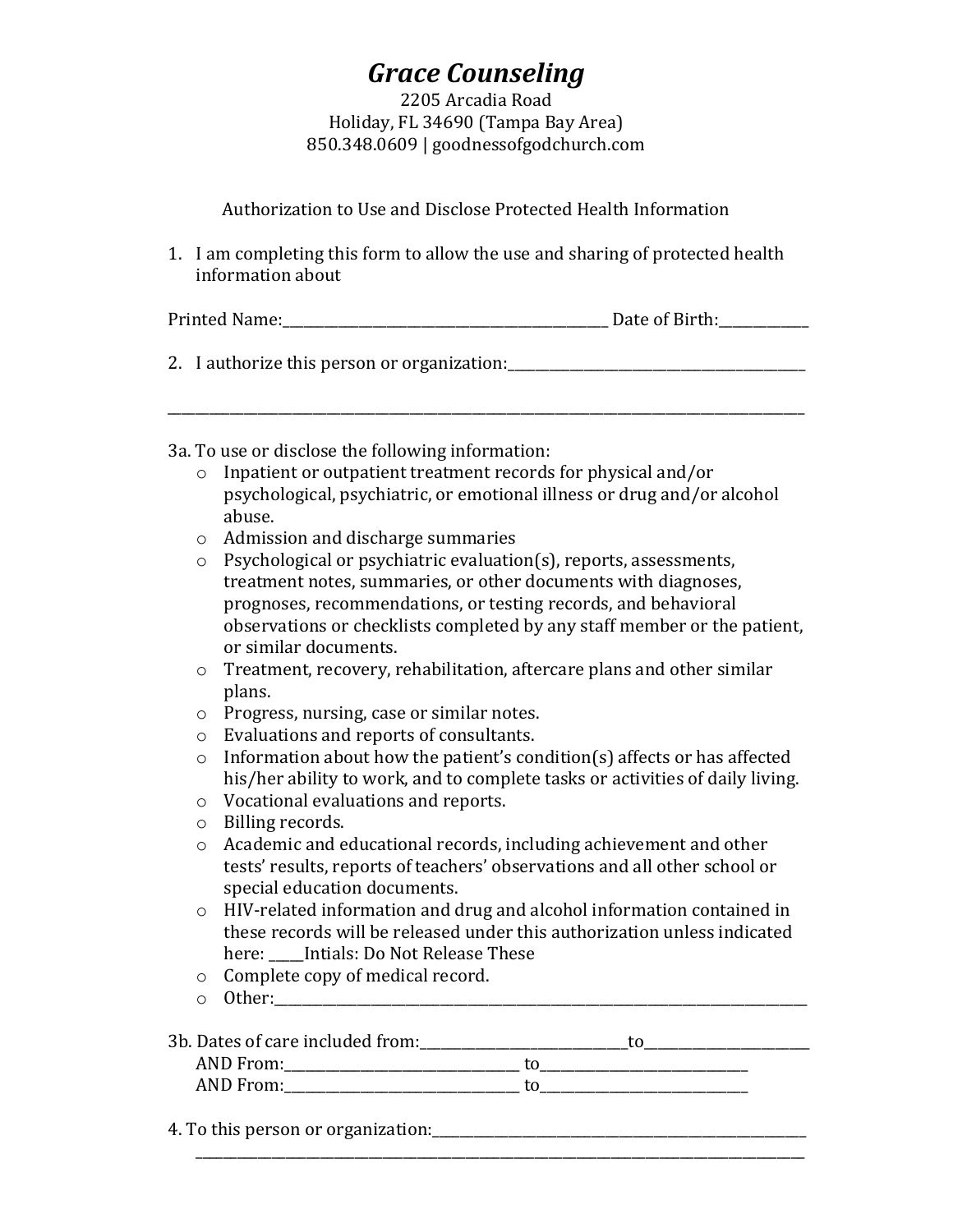### 2205 Arcadia Road Holiday, FL 34690 (Tampa Bay Area) 850.348.0609 | goodnessofgodchurch.com

\_\_\_\_\_\_\_\_\_\_\_\_\_\_\_\_\_\_\_\_\_\_\_\_\_\_\_\_\_\_\_\_\_\_\_\_\_\_\_\_\_\_\_\_\_\_\_\_\_\_\_\_\_\_\_\_\_\_\_\_\_\_\_\_\_\_\_\_\_\_\_\_\_\_\_\_\_\_\_\_\_\_\_\_\_\_\_\_\_\_\_\_\_\_\_\_\_

\_\_\_\_\_\_\_\_\_\_\_\_\_\_\_\_\_\_\_\_\_\_\_\_\_\_\_\_\_\_\_\_\_\_\_\_\_\_\_\_\_\_\_\_\_\_\_\_\_\_\_\_\_\_\_\_\_\_\_\_\_\_\_\_\_\_\_\_\_\_\_\_\_\_\_\_\_\_\_\_\_\_\_\_\_\_\_\_\_\_\_\_\_\_\_\_\_

5. The information will be used/disclosed for the following purposes:\_\_\_\_\_\_\_\_\_\_\_\_\_\_\_\_\_

6. I understand and agree that this Authorization will be valid and in effect until

\_\_\_\_\_\_\_\_\_\_\_\_\_\_\_\_\_\_\_\_\_\_\_\_\_\_\_\_\_\_\_\_\_\_\_\_\_\_\_\_\_\_\_\_\_\_\_\_\_\_\_\_\_\_\_\_\_ (Enter date or event upon which this Authorization expires.) I understand that after that date/event , no more of this information can be used/released to the person or organization unless I sign a new Authorization like this one.

7. I understand that I can revoke or cancel this authorization at any time by sending a letter to the Privacy Office of the organization listed above and which is to supply this information. If I do this, I will prevent any releases after the date it is received by can not change the fact that some information may have been sent to shared before that date.

8. I understand that I do not have to sign this authorization and that my refusal to sign will not affect my abilities to obtain treatment from the professional or facility listed at number 4 above, nor will it affect my eligibility for benefits.

9. I understand that I may inspect and have a copy of the health information described in this authorization.

10. I understand that if the person or entity that receives the information is not a health care provider or health plan covered by federal privacy regulations, the information described above may be redisclosed and no longer protected by those regulations.

11 I understand that his professional or facility will received compensation for the use or disclosure of my health information. The arrangement has been explained to me and I understand and accept it. \_\_\_\_\_\_\_\_ Initials: DOES NOT APPLY

12. I affirm that everything in this form that was not clear to me has been explained, and I believe I now understand all of it:

\_\_\_\_\_\_\_\_\_\_\_\_\_\_\_\_\_\_\_\_\_\_\_\_\_\_\_\_\_\_\_\_\_\_\_\_\_\_\_\_\_\_\_\_\_\_\_\_\_\_\_\_\_\_\_\_\_\_\_\_\_\_\_\_\_\_\_\_\_\_\_\_\_\_\_\_\_\_\_\_\_\_\_\_\_\_\_\_\_\_\_\_\_\_\_\_\_

\_\_\_\_\_\_\_\_\_\_\_\_\_\_\_\_\_\_\_\_\_\_\_\_\_\_\_\_\_\_\_\_\_\_\_\_\_\_\_\_\_\_\_\_\_\_\_\_\_\_\_ \_\_\_\_\_\_\_\_\_\_\_\_\_\_\_\_\_\_\_\_ Signature of client or his/her personal representative Date

\_\_\_\_\_\_\_\_\_\_\_\_\_\_\_\_\_\_\_\_\_\_\_\_\_\_\_\_\_\_\_\_\_\_\_\_\_\_\_\_\_\_\_\_\_\_\_\_\_\_\_ \_\_\_\_\_\_\_\_\_\_\_\_\_\_\_\_\_\_\_\_\_\_\_\_\_\_\_\_\_\_\_\_ Printed name of client or personal representative Frinted Relationship to client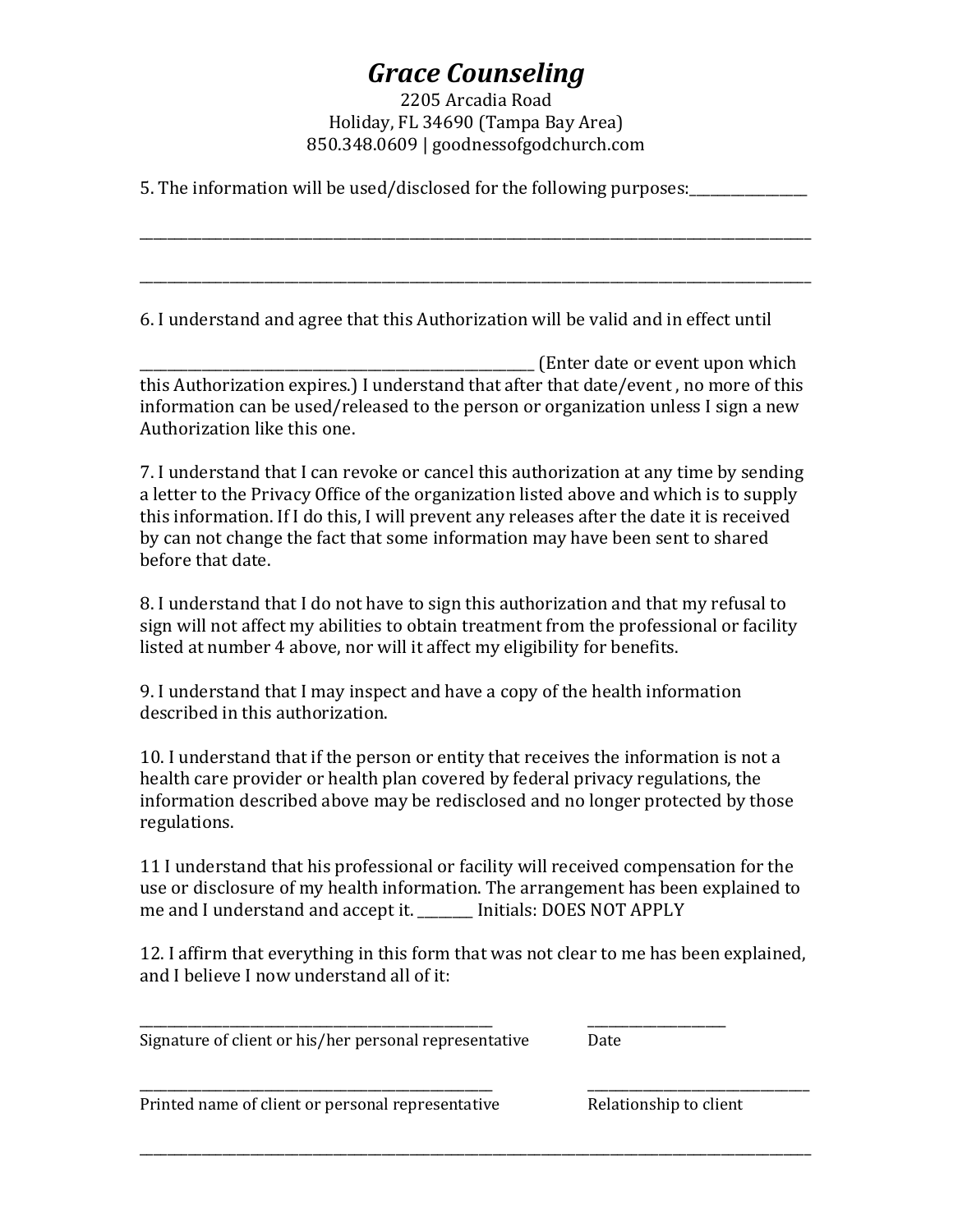2205 Arcadia Road Holiday, FL 34690 (Tampa Bay Area) 850.348.0609 | goodnessofgodchurch.com Description of personal representative's authority

14. \_\_\_\_\_\_\_\_Initials: I acknowledge that I received a copy of this completed form

15. I, a mental health professional, have discussed the issues above with the client and/or his/her personal representative. My observations of his/her behavior and responses give me no reason to believe that this person is not fully competent to give informed and willing consent.

\_\_\_\_\_\_\_\_\_\_\_\_\_\_\_\_\_\_\_\_\_\_\_\_\_\_\_\_\_\_\_\_\_\_\_\_\_\_\_\_\_\_\_\_\_\_\_\_\_\_\_ \_\_\_\_\_\_\_\_\_\_\_\_\_\_\_\_\_\_\_\_ Signature of professional and Date Date

\_\_\_\_\_\_\_\_\_\_\_\_\_\_\_\_\_\_\_\_\_\_\_\_\_\_\_\_\_\_\_\_\_\_\_\_\_\_\_\_\_\_\_\_\_\_\_\_\_\_\_ Printed name of professional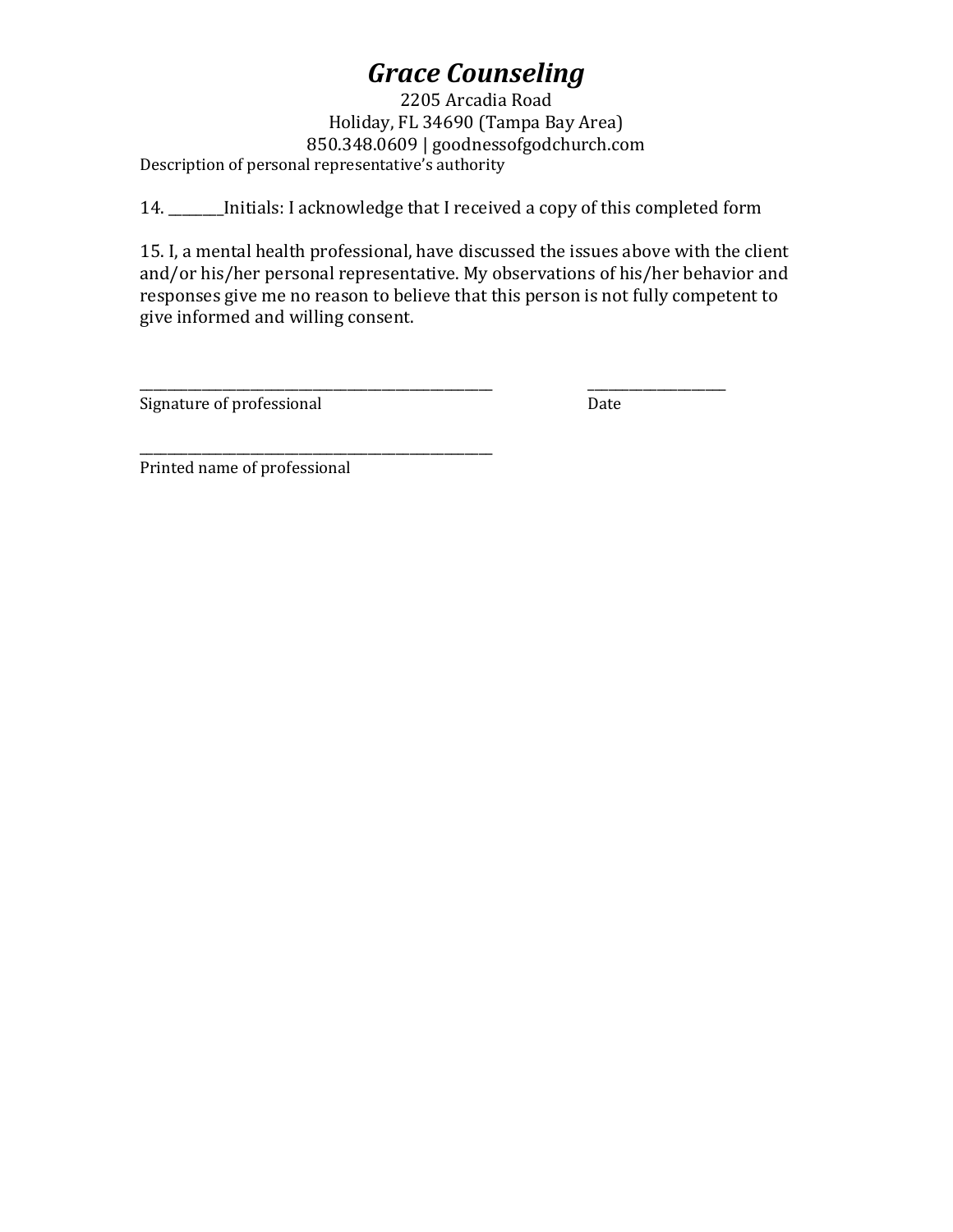2205 Arcadia Road Holiday, FL 34690 (Tampa Bay Area) 850.348.0609 | goodnessofgodchurch.com

| Church Website<br>Search Engine                                                  |  |
|----------------------------------------------------------------------------------|--|
| Name of person who referred you to our center:__________________________________ |  |
|                                                                                  |  |
|                                                                                  |  |
|                                                                                  |  |
|                                                                                  |  |
|                                                                                  |  |

Please check any of the following problems you or your family have experienced which may have contributed to your seeking help. Briefly explain each problem checked below.

\_\_\_\_\_\_\_\_\_\_\_\_\_\_\_\_\_\_\_\_\_\_\_\_\_\_\_\_\_\_\_\_\_\_\_\_\_\_\_\_\_\_\_\_\_\_\_\_\_\_\_\_\_\_\_\_\_\_\_\_\_\_\_\_\_\_\_\_\_\_\_\_\_\_\_\_\_\_\_\_\_\_\_\_\_\_\_\_\_\_\_\_\_\_\_\_\_

\_\_\_\_\_\_\_\_\_\_\_\_\_\_\_\_\_\_\_\_\_\_\_\_\_\_\_\_\_\_\_\_\_\_\_\_\_\_\_\_\_\_\_\_\_\_\_\_\_\_\_\_\_\_\_\_\_\_\_\_\_\_\_\_\_\_\_\_\_\_\_\_\_\_\_\_\_\_\_\_\_\_\_\_\_\_\_\_\_\_\_\_\_\_\_\_\_

| Family/Marital Conflict         | Physical Abuse Offender       |
|---------------------------------|-------------------------------|
| <b>Work Problems</b>            | Sexual Abuse Victim           |
| Significant Medical Problems    | Sexual Abuse Offender         |
| Legal Problems                  | Domestic Violence Victim      |
| Shoplifting/Stealing            | Domestic Violence Offender    |
| Lying                           | Sexual Orientation Issues     |
| Grief/Loss Issues               | Abortion Issues               |
| Depression                      |                               |
| Suicidal thoughts/gestures      | <b>Eating Disorder Issues</b> |
| Verbal/Emotional Abuse Victim   | <b>Adoption Issues</b>        |
| Verbal/Emotional Abuse Offender | Anger Control Issues          |
| Childhood Sexual Abuse          | Sexual Dysfunction Issues     |
| Alcohol/Substance Abuse         | 0ther                         |
| <b>Physical Abuse Victim</b>    |                               |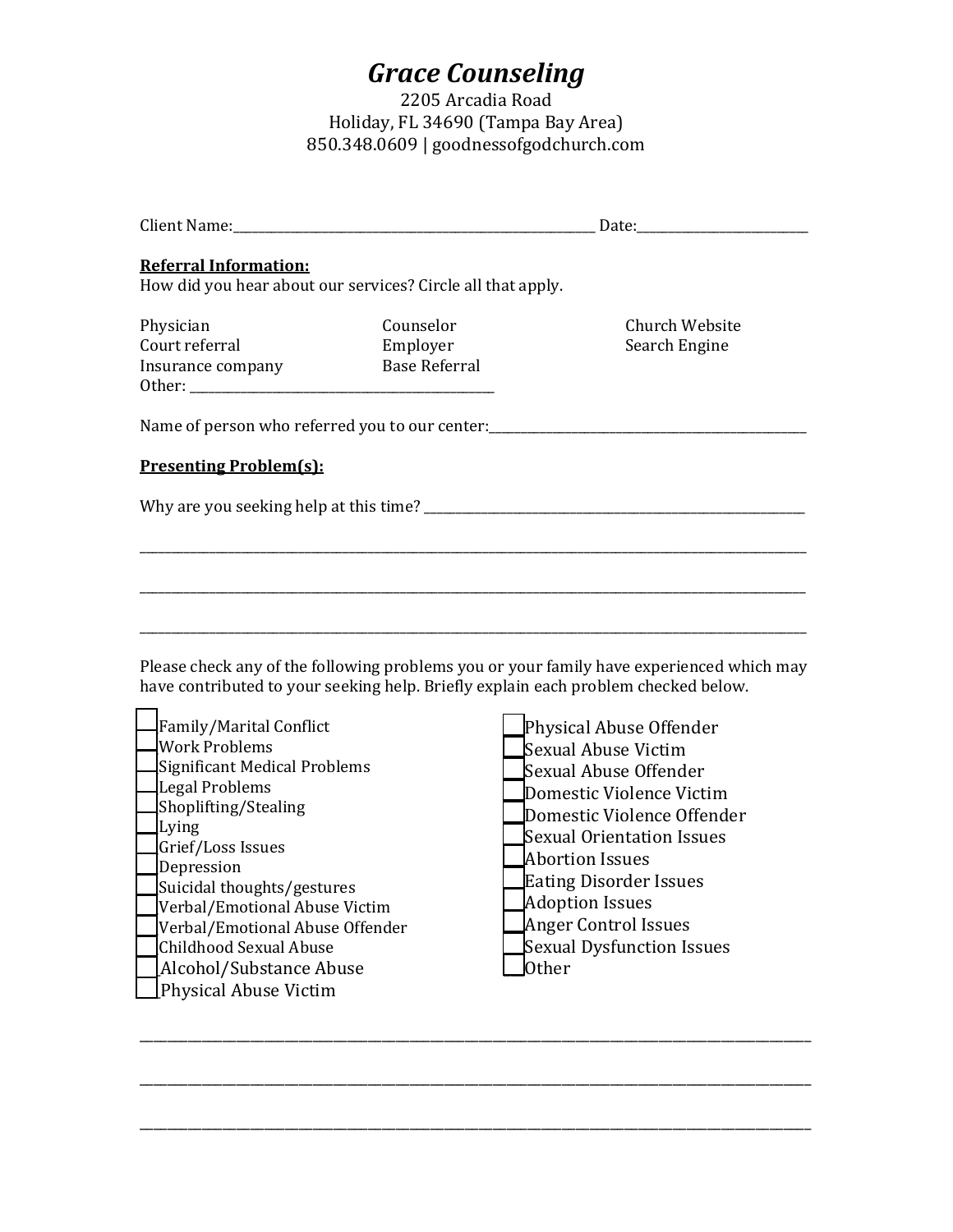# **Grace Counseling**<br>2205 Arcadia Road

Holiday, FL 34690 (Tampa Bay Area) 850.348.0609 | goodnessofgodchurch.com

| <b>Family History:</b> |                                                                   |  |  |
|------------------------|-------------------------------------------------------------------|--|--|
|                        |                                                                   |  |  |
|                        | Child Development History (Complete ONLY if client is a child.):  |  |  |
|                        | A. Pregnancy History: Complications or normal pregnancy? Explain. |  |  |
|                        |                                                                   |  |  |
|                        | B. Deliver History: Complications with deliver or normal? Explain |  |  |
|                        |                                                                   |  |  |
|                        | C. Infancy History:                                               |  |  |
|                        |                                                                   |  |  |
|                        | D. Preschool History:                                             |  |  |
|                        |                                                                   |  |  |
| Е.                     | <b>Educational History:</b>                                       |  |  |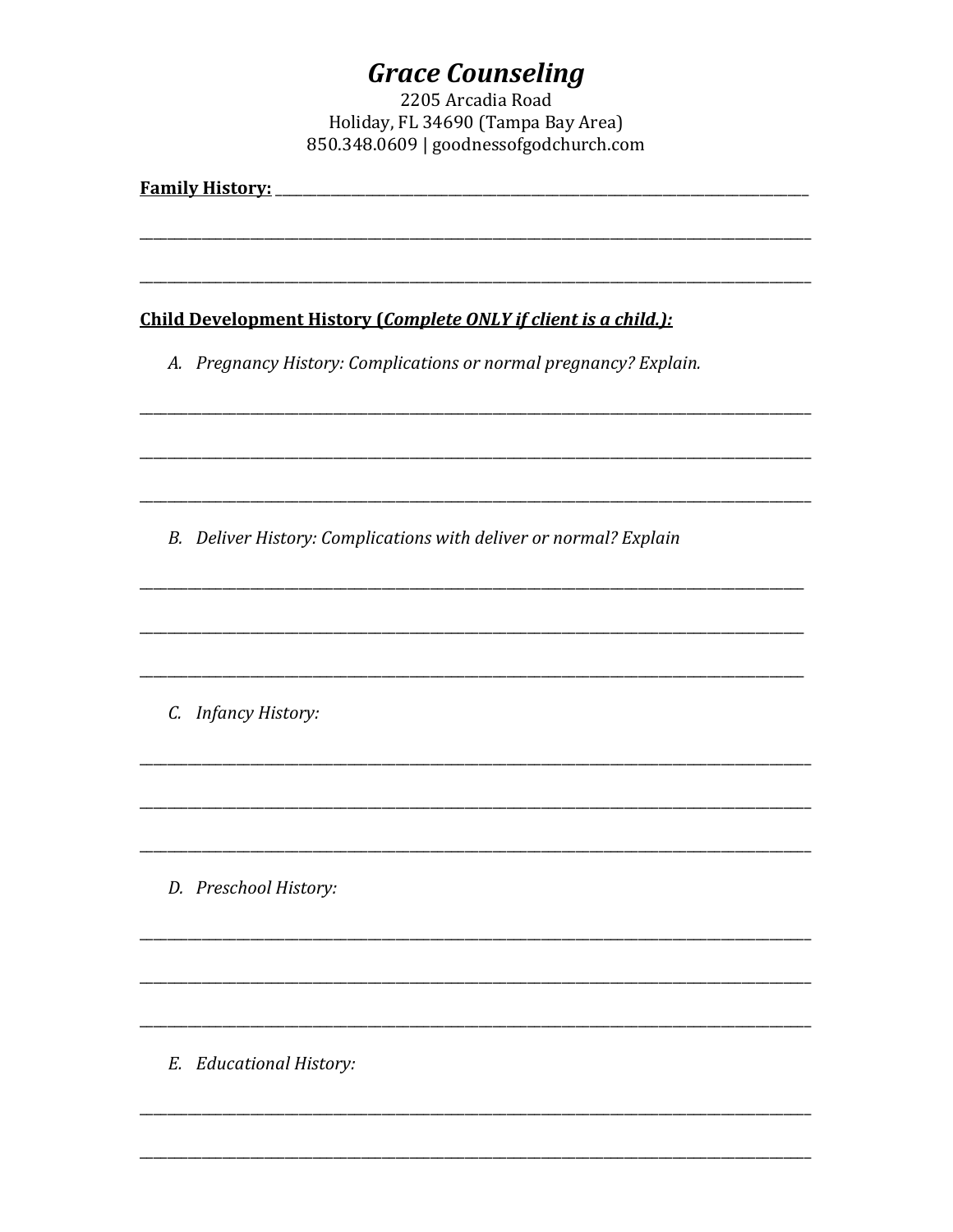2205 Arcadia Road Holiday, FL 34690 (Tampa Bay Area) 850.348.0609 | goodnessofgodchurch.com

| How many children do you have?                                                                                                                                                                                     |     |                                                                          |                                                                                                                                            |
|--------------------------------------------------------------------------------------------------------------------------------------------------------------------------------------------------------------------|-----|--------------------------------------------------------------------------|--------------------------------------------------------------------------------------------------------------------------------------------|
| Name<br><u> 1986 - Jan Barbarat, manazarta a</u>                                                                                                                                                                   | Age | Gender<br>Fema<br>M / F<br>Fema<br>M/F<br>Fema<br>M / F<br>Fema<br>M / F | <b>Currently Living with you?</b><br><b>NO</b><br>Y/N<br><b>NO</b><br>Y/N<br><b>NO</b><br>Y/N<br><b>NO</b><br>Y/N                          |
| Describe any recent changes in your life:<br><u>Describe any recent changes in your life:</u>                                                                                                                      |     |                                                                          |                                                                                                                                            |
|                                                                                                                                                                                                                    |     |                                                                          | Identify any recent or significant death or losses in your family and how you were                                                         |
|                                                                                                                                                                                                                    |     |                                                                          | How are you coping with your current difficulties?______________________________                                                           |
| <b>Medical History:</b><br>answers below.<br>$\Delta$ sthma/Bronchitis<br>$\Box$ Hyperactivity<br>Hypertension<br>]Tuberculosis<br>$\perp$ Liver Problems<br>lStomach Problems<br>Hospitalizations<br>$l$ Epilepsy |     | Cancer<br>Diabetes<br>Hepatitis<br><b>HIV</b><br>Other                   | Have you or your family members ever had any of the following? Explain all checked<br><b>Heart Conditions</b><br>Accident related injuries |
| Are your immunizations up to date? $Y/N$ If NO, what is needed? YES                                                                                                                                                |     |                                                                          |                                                                                                                                            |

Are your immunizations up to date? Y/ N If *NO*, what is needed? YES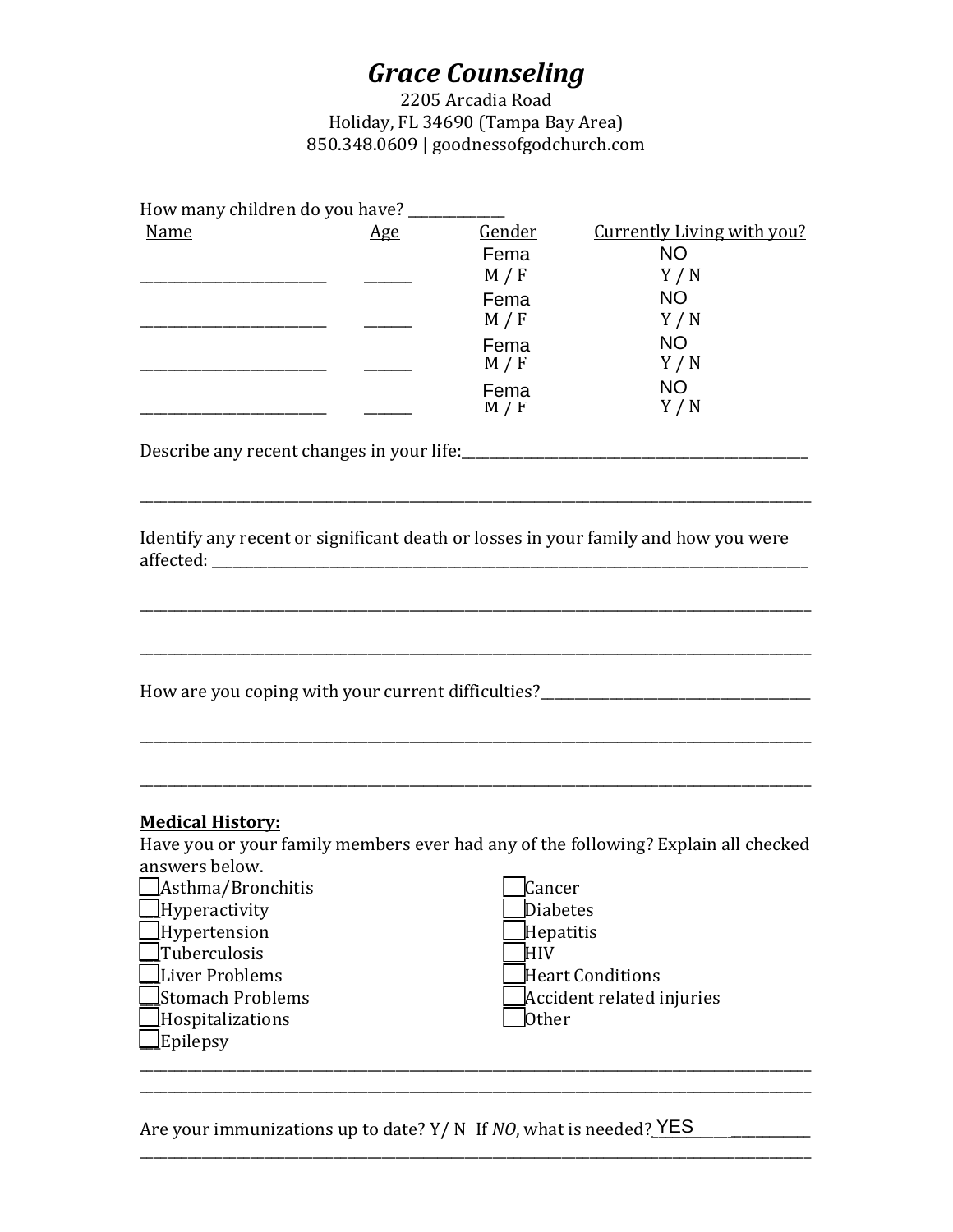2205 Arcadia Road Holiday, FL 34690 (Tampa Bay Area) 850.348.0609 | goodnessofgodchurch.com

Are you currently taking an medications? NO If so, please list below:

| Name | Why Prescribed? Strength | Frequency Last Use |  |
|------|--------------------------|--------------------|--|
|      |                          |                    |  |
|      |                          |                    |  |
|      |                          |                    |  |
|      |                          |                    |  |

#### **Psychiatric/Counseling/Treatment History:**

Have you ever been treated or evaluated for a psychiatric or addiction issue? NO (If yes, continue to next question.)

| 1. Facility/Counselor/Physician |           |        |  |
|---------------------------------|-----------|--------|--|
| When?                           | How long? | Reason |  |
|                                 |           |        |  |

- 2. Facility/Counselor/Physician <u> 1980 - Jan Barat, martin a</u>
- 

Describe your previous experience with counseling and/or treatment. \_\_\_\_\_\_\_\_\_\_\_\_

Was it helpful? NO

Why or why not?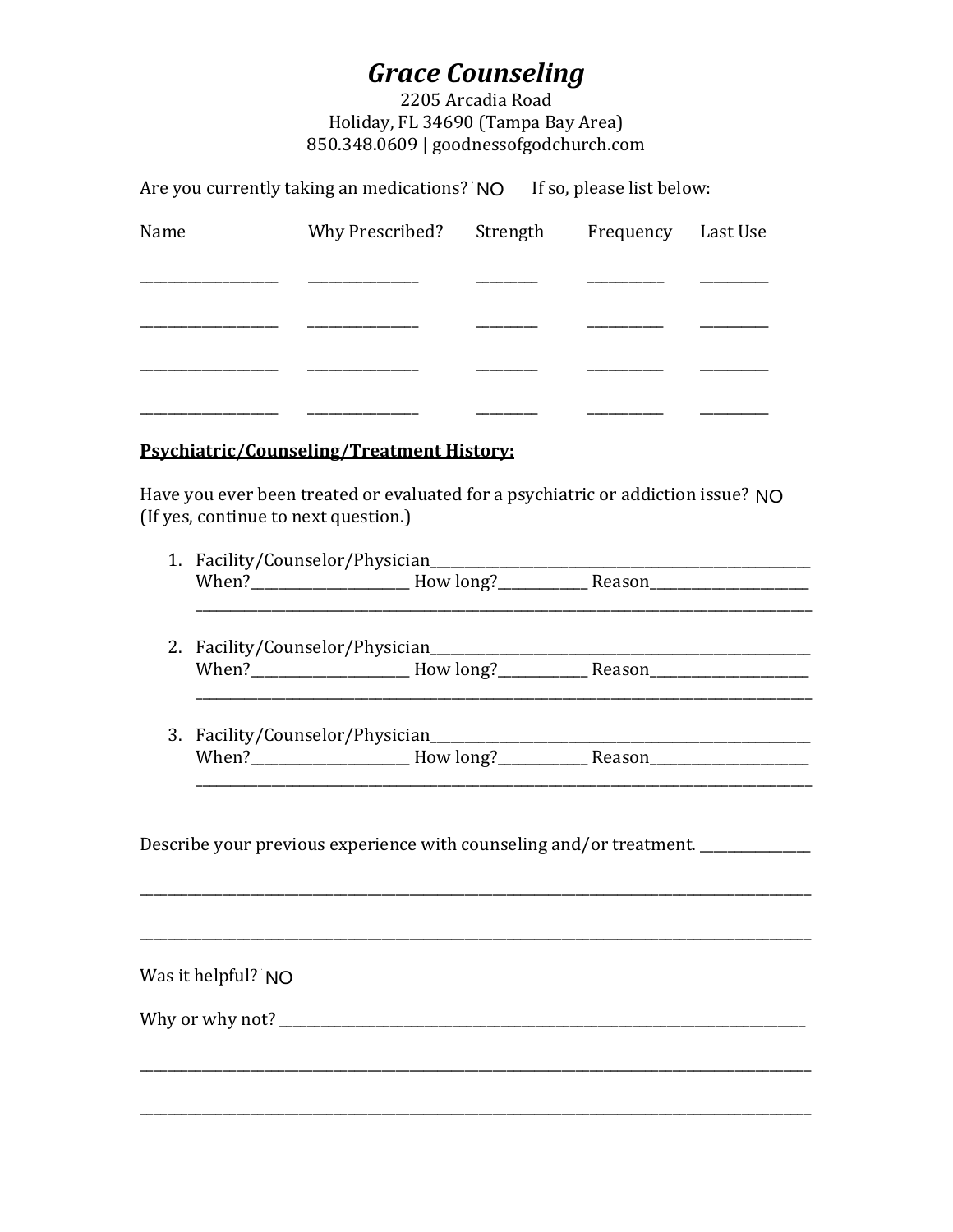2205 Arcadia Road Holiday, FL 34690 (Tampa Bay Area) 850.348.0609 | goodnessofgodchurch.com

## **Education:**

Highest level of formal education completed:\_\_\_\_\_\_\_\_\_\_\_\_\_\_\_\_\_\_\_\_\_\_\_\_\_\_\_\_\_\_\_GED? NO

If you completed college or Vocational training, identify any degree, certification, trade, etc.\_\_\_\_\_\_\_\_\_\_\_\_\_\_\_\_\_\_\_\_\_\_\_\_\_\_\_\_\_\_\_\_\_\_\_\_\_\_\_\_\_\_\_\_\_\_\_\_\_\_\_\_\_\_\_\_\_\_\_\_\_\_\_\_\_\_\_\_\_\_\_\_\_\_\_\_\_\_\_\_\_\_\_\_\_

## **Employment History:**

| If unemployed, how do you support yourself financially?_________________________  |  |
|-----------------------------------------------------------------------------------|--|
| How many jobs have you held in the last 5 years? ________________________________ |  |
| Have you ever been fired/laid off from a job? NO If yes, please describe          |  |
|                                                                                   |  |
| <b>Military History:</b>                                                          |  |
| Have you ever served in the military service? NO                                  |  |

| Have you ever served in the military service? NO                           |           | Branch: |
|----------------------------------------------------------------------------|-----------|---------|
| Honorable Discharge? NO                                                    | Explain:  |         |
| Combat Experience? NO                                                      | Describe: |         |
| Describe any effect military service has had on your current difficulties: |           |         |
|                                                                            |           |         |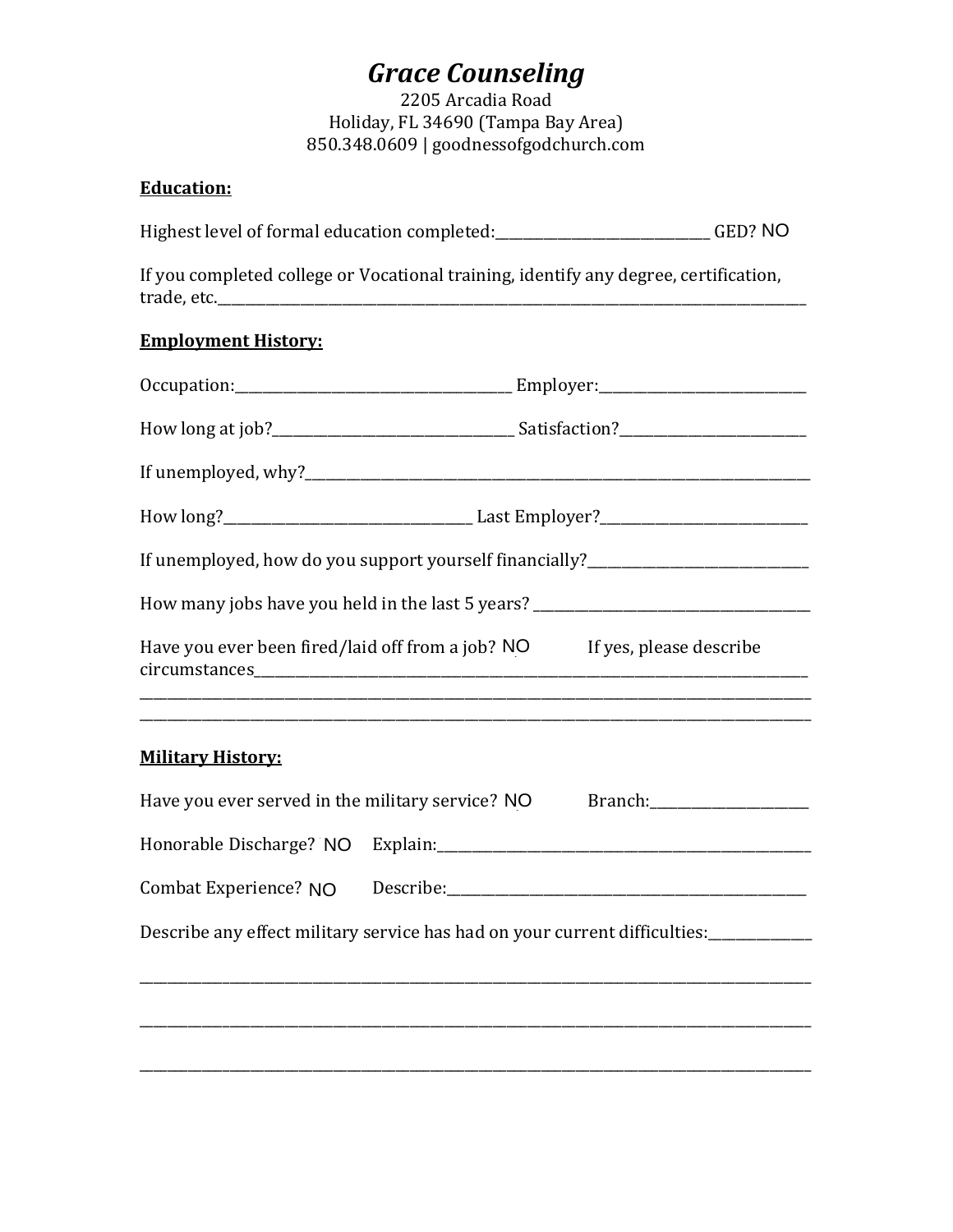## 2205 Arcadia Road Holiday, FL 34690 (Tampa Bay Area) 850.348.0609 | goodnessofgodchurch.com

Have you experienced any of the following depressive symptoms?

| Symptoms                               | Currently | Past History |
|----------------------------------------|-----------|--------------|
| Feeling down most every day            |           |              |
| Loss of pleasure in almost all things  |           |              |
| Significant weight loss or gain        |           |              |
| Over or under sleeping                 |           |              |
| Over or under activity                 |           |              |
| Feelings of worthlessness/hopelessness |           |              |
| Recurrent thoughts of death            |           |              |
|                                        |           |              |

\_\_\_\_\_\_\_\_\_\_\_\_\_\_\_\_\_\_\_\_\_\_\_\_\_\_\_\_\_\_\_\_\_\_\_\_\_\_\_\_\_\_\_\_\_\_\_\_\_\_\_\_\_\_\_\_\_\_\_\_\_\_\_\_\_\_\_\_\_\_\_\_\_\_\_\_\_\_\_\_\_\_\_\_\_\_\_\_\_\_\_\_\_\_\_\_\_

\_\_\_\_\_\_\_\_\_\_\_\_\_\_\_\_\_\_\_\_\_\_\_\_\_\_\_\_\_\_\_\_\_\_\_\_\_\_\_\_\_\_\_\_\_\_\_\_\_\_\_\_\_\_\_\_\_\_\_\_\_\_\_\_\_\_\_\_\_\_\_\_\_\_\_\_\_\_\_\_\_\_\_\_\_\_\_\_\_\_\_\_\_\_\_\_\_

Explain:\_\_\_\_\_\_\_\_\_\_\_\_\_\_\_\_\_\_\_\_\_\_\_\_\_\_\_\_\_\_\_\_\_\_\_\_\_\_\_\_\_\_\_\_\_\_\_\_\_\_\_\_\_\_\_\_\_\_\_\_\_\_\_\_\_\_\_\_\_\_\_\_\_\_\_\_\_\_\_\_\_\_\_\_\_\_\_

Have you experienced any of the following anxiety symptoms?

| Symptoms                 | Currently | Past History |
|--------------------------|-----------|--------------|
| Restlessness             |           |              |
| Easily fatigued          |           |              |
| Difficulty concentrating |           |              |
| Mind goes blank          |           |              |
| Irritability             |           |              |
| <b>Muscle Tension</b>    |           |              |
| Disruptive sleep         |           |              |
| Explain:                 |           |              |
|                          |           |              |
|                          |           |              |

\_\_\_\_\_\_\_\_\_\_\_\_\_\_\_\_\_\_\_\_\_\_\_\_\_\_\_\_\_\_\_\_\_\_\_\_\_\_\_\_\_\_\_\_\_\_\_\_\_\_\_\_\_\_\_\_\_\_\_\_\_\_\_\_\_\_\_\_\_\_\_\_\_\_\_\_\_\_\_\_\_\_\_\_\_\_\_\_\_\_\_\_\_\_\_\_\_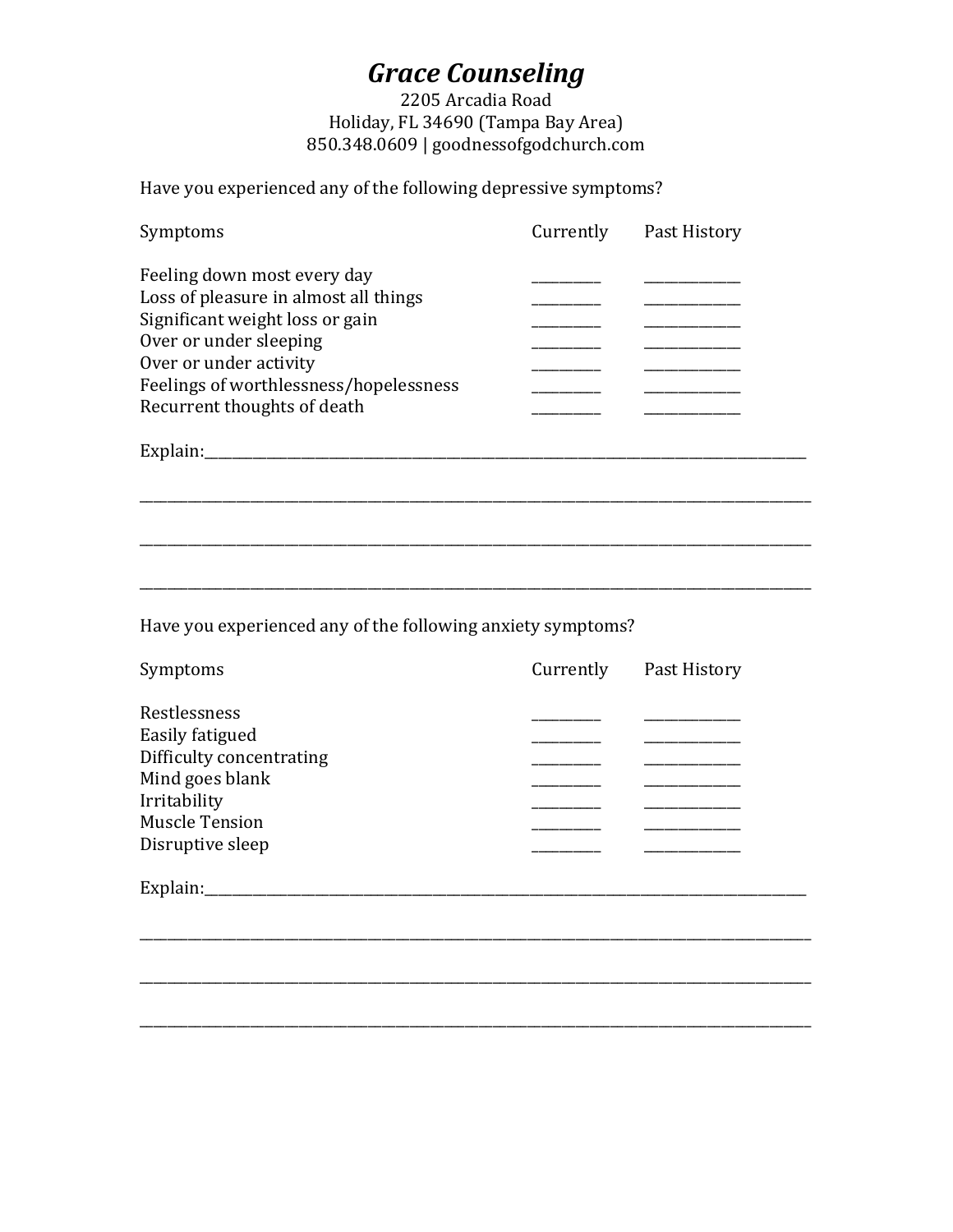# **Grace Counseling**<br>2205 Arcadia Road

Holiday, FL 34690 (Tampa Bay Area) 850.348.0609 | goodnessofgodchurch.com

| <b>Marital History:</b>      |
|------------------------------|
|                              |
|                              |
|                              |
|                              |
|                              |
|                              |
|                              |
|                              |
|                              |
|                              |
|                              |
|                              |
|                              |
|                              |
|                              |
|                              |
|                              |
|                              |
| Divorce History:             |
|                              |
|                              |
|                              |
|                              |
|                              |
|                              |
|                              |
|                              |
|                              |
|                              |
|                              |
|                              |
|                              |
|                              |
|                              |
|                              |
|                              |
| <b>Custody Arrangements:</b> |
|                              |
|                              |
|                              |
|                              |
|                              |
|                              |
|                              |
|                              |
|                              |
|                              |
|                              |
|                              |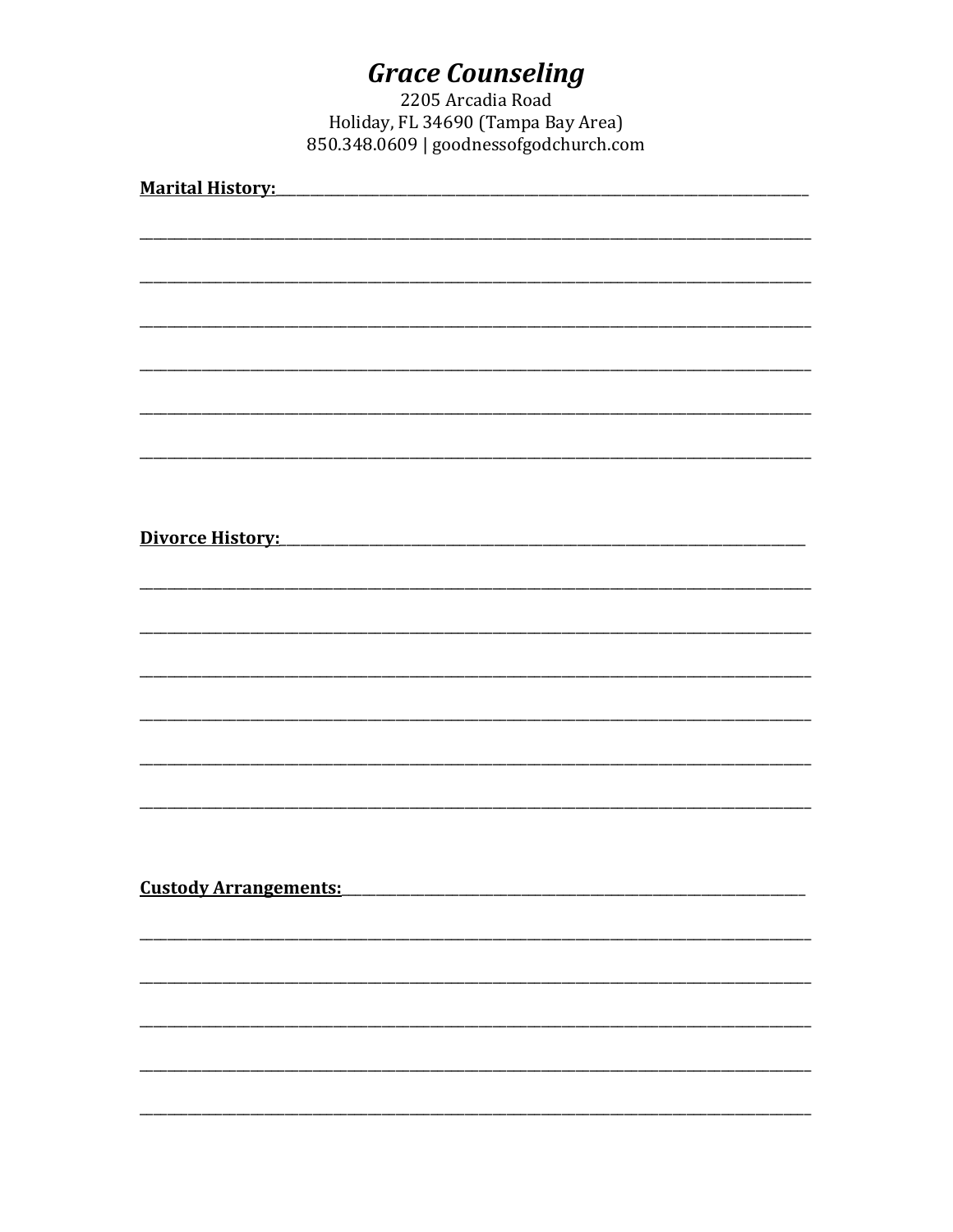2205 Arcadia Road Holiday, FL 34690 (Tampa Bay Area) 850.348.0609 | goodnessofgodchurch.com

### **Social and Cultural Influences:**

Who or what makes up your support system(s)-i.e. friends, family, church, etc.?

Identify any social or cultural influences which may influence your treatment:

Has your peer group changed in the year? NO If Yes, explain:\_\_\_\_\_\_\_\_\_\_\_\_\_\_\_\_\_\_\_\_

#### **Spiritual Orientation:**

Describe the impact spirituality has had on you, and whether you see religion as impacting your current difficulties: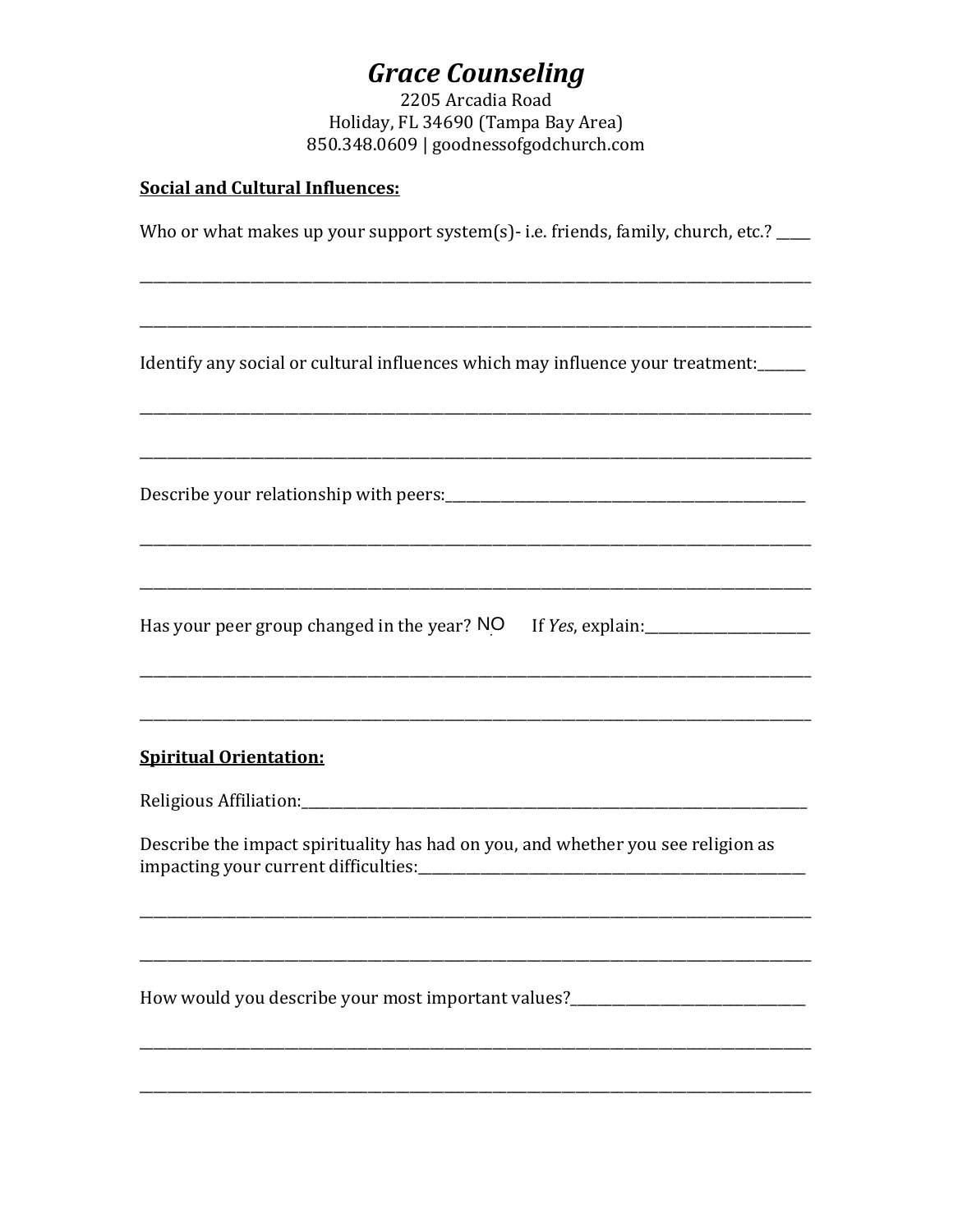2205 Arcadia Road Holiday, FL 34690 (Tampa Bay Area) 850.348.0609 | goodnessofgodchurch.com

#### **Legal Status:**

Have you ever had any legal charges against you? Y / N NO 

Do you currently have any pending legal charges? Y / N NO 

Are you currently on probation or parole? Y / N NO If  $Yes$ , what for?

| Address | <b>Phone Number</b> |
|---------|---------------------|
|         |                     |

#### **Leisure Activities:**

What do you do for fun?